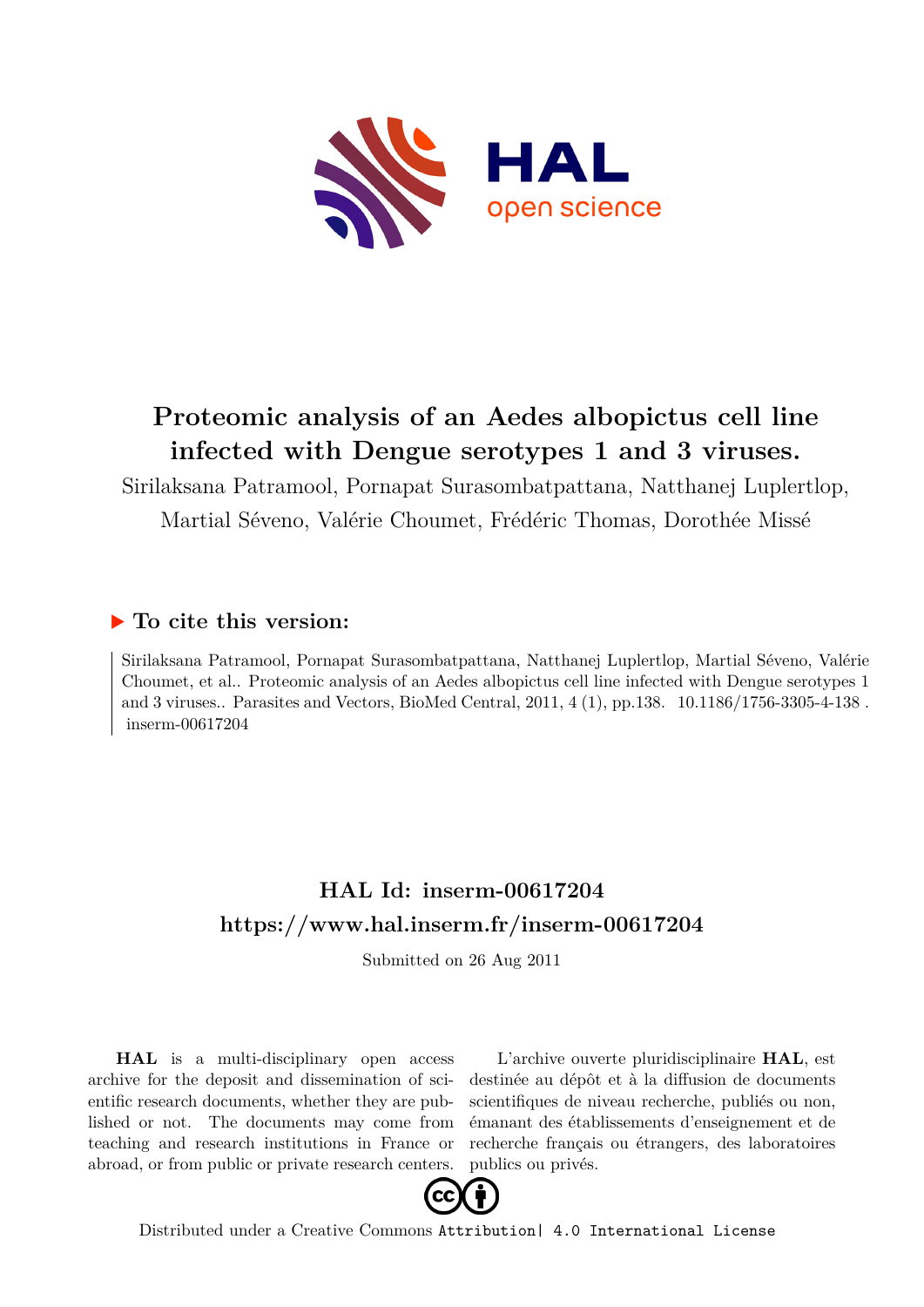

**RESEARCH Open Access** 

# Proteomic analysis of an Aedes albopictus cell line infected with Dengue serotypes 1 and 3 viruses

Sirilaksana Patramool<sup>1,2</sup>, Pornapat Surasombatpattana<sup>1</sup>, Natthanej Luplertlop<sup>2</sup>, Martial Sévéno<sup>3</sup>, Valérie Choumet<sup>4</sup> , Frédéric Thomas<sup>1</sup> and Dorothée Missé<sup>1\*</sup>

#### Abstract

Background: Proteomic analysis was performed to identify proteins regulated during infection by Dengue serotypes 1 and 3 in an Aedes albopictus cell line. The potential of these viruses to cause severe disease at primary infection is of interest although few studies have been performed with these two Dengue serotypes.

Results: The most relevant observation of our study is the significant overexpression of proteins involved in the cellular stress response and the glycolysis pathway after 48 hours of infection. Viral infection activates the translation of some host genes, which may result in stress due to responses involving unfolded proteins.

**Conclusions:** Therefore, the oxidation reduction and glycolytic mechanisms could participate in the antiviral response against Dengue virus. The results of our study should help to improve our knowledge of the virus-mosquito interaction at a cellular level with the aim of designing efficient strategies for the control of Dengue virus.

#### Background

Aedes aegypti (Diptera, Culicidae) is considered the major vector for Dengue infection outbreaks worldwide [[1](#page-8-0)]. Aedes albopictus (Diptera, Culicidae) is a less efficient vector for this virus, although it was involved in Dengue outbreaks in Japan, Seychelles, Hawaii, and Reunion Island [[2](#page-8-0)]. The recent invasion of this second vector into America, Europe, and Africa could increase the transmission of arboviruses in tropical as well as temperate regions [[3,4\]](#page-8-0). Dengue virus (DENV) can cause several clinical forms, ranging from an asymptomatic disease to severe Dengue hemorrhagic fever (DHF) or Dengue shock syndrome [[5\]](#page-8-0). The World Health Organization estimates that 2.5 billion people live in more than 100 endemic areas where DENV can be transmitted [\[5](#page-8-0)]. DENV dramatically expands each year into new territories [[6,7](#page-8-0)] as a consequence of combined factors such as the rapid and easy mobility of human populations, the distribution of mosquito vectors, and the lack of herd immunity in unexposed populations [\[8](#page-8-0)].

There are four serotypes of DENV (DENV-1 to DENV-4) that differ by their antigenic groups. Each group can be divided into three to five different genotypes. Therefore, it is difficult to take into consideration all these factors when trying to determine the mechanisms involved in the pathogenesis of the virus. Many researches have focused on DENV-2, which provokes the most severe form of Dengue in secondary infection [[8,9\]](#page-8-0), but types 1 and 3 have recently been found as new emerged types in Europe and Africa [[2,10](#page-8-0)]. The report of two autochthonous DENV-1 infected persons in metropolitan France in September 2010 is a recent example of the introduction and local transmission of DENV outside its traditional area [[2\]](#page-8-0). Many studies have reported that DENV-1 and DENV-3 cause severe disease at primary infection while DENV-2 and DENV-4 are frequently involved in Dengue outbreaks at secondary infection [[11-14\]](#page-8-0).

Because there is no available antiviral treatment or vaccine to cure or prevent DENV, other approaches are needed to fight and control the virus. A good understanding at the molecular level of the virus-mosquito interaction should help with the design of efficient strategies for the control of DENV. Mosquito cell infection is a part of the Dengue viruses' life cycle that is poorly understood. In this study, we compared the proteome of infected and non-infected cultures of the C6/36 Ae. albopictus cell line using two-dimensional differential in-gel



© 2011 Patramool et al; licensee BioMed Central Ltd. This is an Open Access article distributed under the terms of the Creative Commons Attribution License [\(http://creativecommons.org/licenses/by/2.0](http://creativecommons.org/licenses/by/2.0)), which permits unrestricted use, distribution, and reproduction in any medium, provided the original work is properly cited.

<sup>\*</sup> Correspondence: [dorothee.misse@ird.fr](mailto:dorothee.misse@ird.fr)

<sup>&</sup>lt;sup>1</sup> Laboratoire Maladies Infectieuses et Vecteurs: Ecologie, Génétique, Evolution, Contrôle., UMR 5290 CNRS/IRD/UM1, Montpellier, France Full list of author information is available at the end of the article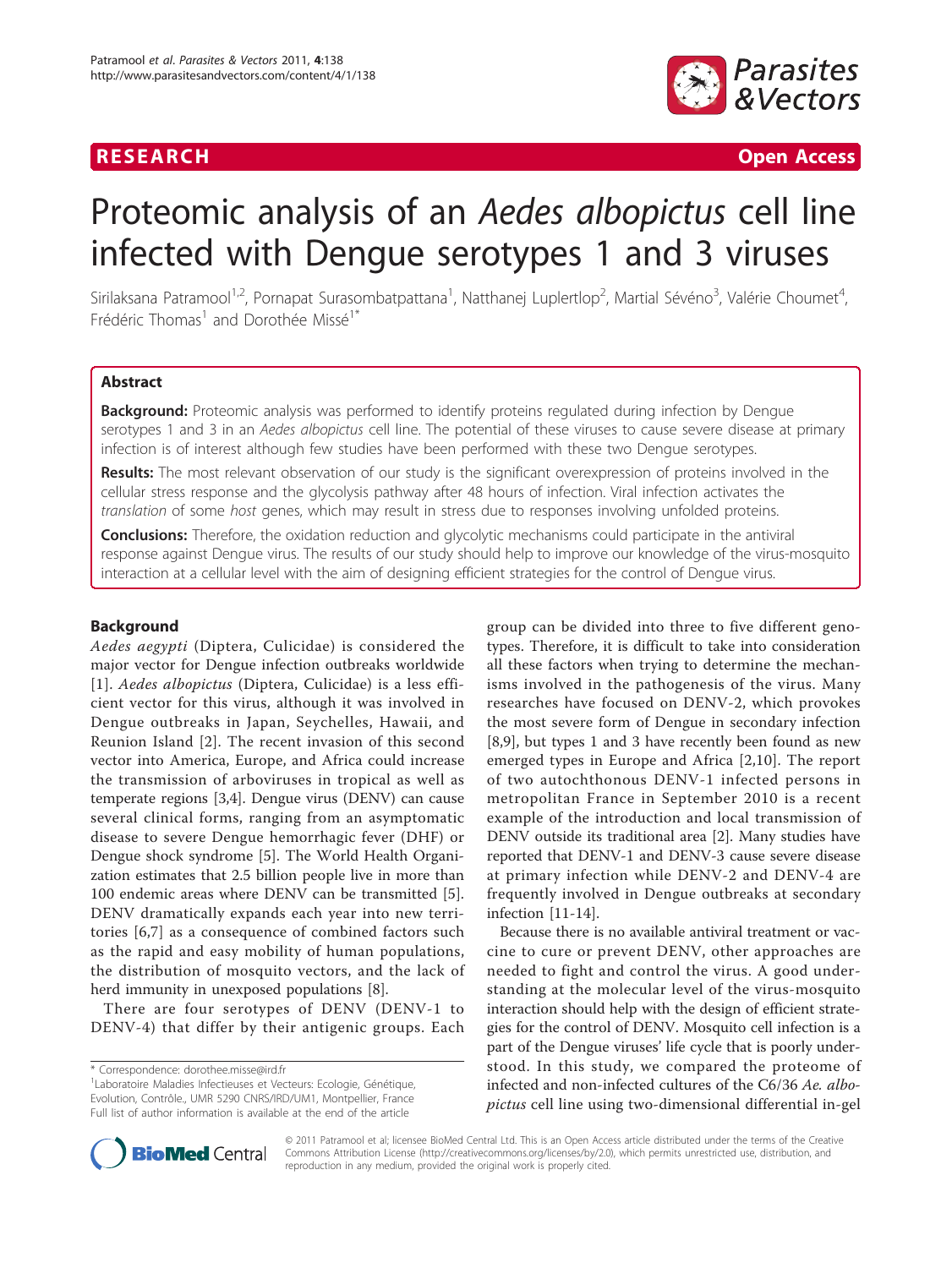electrophoresis (2D-DIGE) to examine modulated proteins of infected mosquito cells. We chose DENV-1 and DENV-3 as study models because of their remarkable capacities to induce severe disease with the first infection. Furthermore, travelers have more chance to develop DENV-1 or DENV-3 infection when they live in nonendemic areas and have never been in contact with the virus [[2](#page-8-0),[10](#page-8-0),[15\]](#page-8-0). This could be due to the lack of herd immunity in this human population [\[16\]](#page-9-0).

#### Results

#### 2-D-DIGE analysis of dengue infected and non-infected C6/36 Ae. albopictus cells

C6/36 cells were collected 48 h after infection with DENV-1, DENV-3, or a control (hereafter "mock infected"). We chose to use 48 h post infection because it was previously shown that this time corresponded to the exponential phase for both DENV-1 and DENV-3 productions in C6/ 36 cells [\[17](#page-9-0)]. We assumed that most cells are infected by the virus at this time. Proteins were prepared and labelled to run on 2D-DIGE. About 1500 spots were detected on 24 cm Immobiline DryStrip, pH 3-10 NL, followed by SDS-PAGE electrophoresis (Figure [1](#page-3-0)). Our analysis of gel images, quantification of protein expression, and statistical analysis revealed 22 differentially expressed protein spots. Notably, the mosquito cells infected by DENV-1 or DENV-3 showed similar patterns of protein expression (i.e same trend for the expression of proteome) compared to mock infected cells. The protein expression patterns can be divided into three groups according to the level of protein expression (Table [1](#page-4-0)). Group I includes 2 proteins that are up-regulated in cells infected by DENV-1 compared with their expression in DENV-3 infected and mockinfected cells (Table [1](#page-4-0)). The second group is composed of 15 proteins, the expression of which is up-regulated in DENV-3 infected cells compared to DENV-1 infected and mock-infected cells (Table [1\)](#page-4-0). In these two groups, the protein expression is higher in DENV-infected than in the mock-infected cells (Table [1](#page-4-0)). The third group has 5 proteins that are up-regulated in mock-infected cells compared with the DENV-infected ones (Table [1](#page-4-0)).

#### Identification of candidate proteins

Twenty two spots were identified as being 13 different proteins by Matrix assisted laser desorption ionisation time-of-flight mass spectrometry (MALDI-TOF MS) (Table [2\)](#page-5-0). Several of these spots were identified as the same protein. These different forms of a protein could be due to post-translational modifications like glycosylation, phosphorylation, acetylation, or protein degradation.

Nine of the 13 identified proteins belong to the groups 1 and 2, i.e., those proteins that are up-regulated in infected conditions. Notably, five of these were enzymes involved in the glycolysis pathway. These included enolase,

phosphoglycerate mutase, triosephosphate isomerase, fructose-bisphosphate aldolase, and glyceraldehyde-3-phosphate dehydrogenase (GAPD). The significant upregulation of these enzymes in virus-infected cells might indicate that the virus disturbs glucose metabolism in host cells [[18](#page-9-0)]. The four remaining overexpressed proteins were quinine oxidoreductase, chaperonin-60kD, and two putative uncharacterized proteins (Q17AU4\_AEDAE and BOWBF6\_CULQU). Quinone oxidoreductase is implicated in oxidation-reduction reactions; chaperonin-60kD and Q17AU4\_AEDAE are involved in protein folding process; and BOWBF6\_CULQU has no known function.

The four overexpressed proteins in mock-infected cells were procollagen-lysine 2-oxyglutarate 5-dioxygenase (PLOD), calponin, ethanolamine-phosphate cytidylyltransferase, and aconitase. PLOD is involved in the oxidation-reduction necessary for the biosynthesis of collagen [[19\]](#page-9-0); calponin inhibits the ATPase activity of smooth muscle myosin [[20](#page-9-0)]; ethanolamine-phosphate cytidylyltransferase participates in biosynthesis specifically by transferring phosphorus-containing nucleotide groups [[21](#page-9-0)]; and aconitase is a tricarboxylic acid cycle enzyme that has a role in the regulation of iron metabolism [\[22\]](#page-9-0).

#### **Discussion**

DENV usually induces apoptosis in infected mammalian cells but causes less damage in mosquito cells [[23\]](#page-9-0). The mechanisms involved in the interaction between DENV and insect cells have been described in recent studies [[9,](#page-8-0)[24-27\]](#page-9-0), but these only concern the DENV-2 virus serotype. DENV-1 and DENV-3 have been less studied than DENV-2 and DENV-4. DENV-1 and DENV-3 have been found to cause DHF at first infection [\[12](#page-8-0)]. This finding as well as the recent report of DENV-1 introduction in France [[2](#page-8-0)] and the re-emergence of DENV-3 in Sudan [[28](#page-9-0)] attract our interest in these two virus serotypes. In this study, we compared the proteomes of C6/36 Ae. albopictus cells infected and non-infected with DENV-1 and DENV-3.

Cells infected with DENV-1 and DENV-3 exhibited many proteins that were differentially expressed compared to the mock-infected cells. These data may reveal cellular stress due to viral infection. In response to this stress, mosquito cells utilize antioxidant reactions combined with increased energy production to cope with the virus. The up-regulation of chaperone proteins in infected cells might be due to stress in the endoplasmic reticulum (ER) induced by viral infection; ER is where proteins are synthesized. Only proteins that are correctly folded by ER chaperones are transported to the Golgi apparatus. Misfolded and unfolded proteins lead to ER stress. Eukaryotic cells up-regulate ER chaperones and establish the cytoprotective mechanism known as the unfolded protein response (UPR) to degrade the unfolded protein [[29\]](#page-9-0). Molecular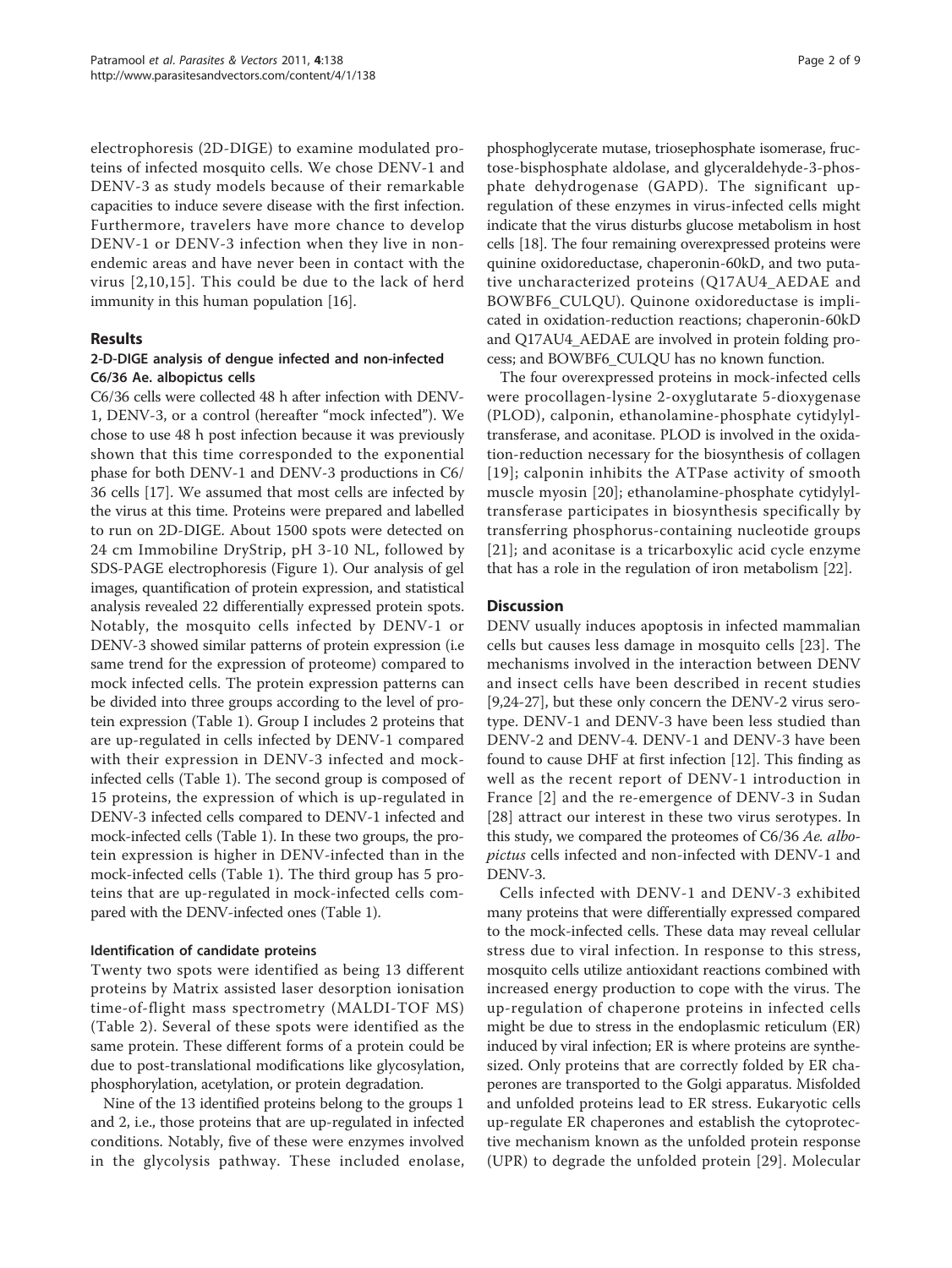chaperones are involved in preventing both newly synthesized polypeptide chains and assembled subunits from aggregating into nonfunctional structures [\[30\]](#page-9-0). Chaperone proteins were shown to interfere with virus assembly and replication in Ae. albopictus cells infected with Mayaro virus, and thus protect the cells from injury during viral infection [[31](#page-9-0)]. Furthermore, the expression of Hsp90 was required for the activity of hepatitis B virus reverse transcriptase [[32](#page-9-0)].

Interestingly, it has been reported that acute infection of mammalian cells with several types of viruses often results in the induction of heat-shock protein expression [[33\]](#page-9-0). The up-regulation of chaperone proteins 24 hours after infection with DENV was previously reported [\[23](#page-9-0)]. These studies support our findings with infected cells, which show two up-regulated proteins involved in protein folding biological process: chaperonin-60kD (Q16PM9\_AEDAE) and one putative uncharacterized protein identified by mass spectrometry as being from Culex quinequefasciatus (B0WBF6\_CULQU). These

proteins belong to the heat-shock protein families Hsp60 and Hsp70, respectively.

Cells require a chaperone function to prevent or correct misfolded or unfolded proteins created by environmental stress. These chaperone proteins aid protein folding in different ways. Hsp60 is a mitochondrial chaperone that generally assists the carrying and refolding of proteins from the cytosol to mitochondria [[34\]](#page-9-0). Many Hsp70 chaperones could surround an unfolded substrate to stabilize it and prevent aggregation until the unfolded molecule folds properly, after which the Hsp70 chaperones will lose affinity for the molecule and diffuse away [[34](#page-9-0),[35\]](#page-9-0). Hsp60 and Hsp70 could induce mitochondrial UPR in the same way as the ER stress response [\[29](#page-9-0)].

The modulation of chaperone-associated proteins could protect cells from apoptosis, as does the overexpression of calreticulin, which is a  $Ca<sup>2+</sup>$ -binding chaperone protein [[36\]](#page-9-0). These findings suggest that the activation of these two chaperone proteins in infected cells due to oxidative stress could induce UPR to cope

<span id="page-3-0"></span>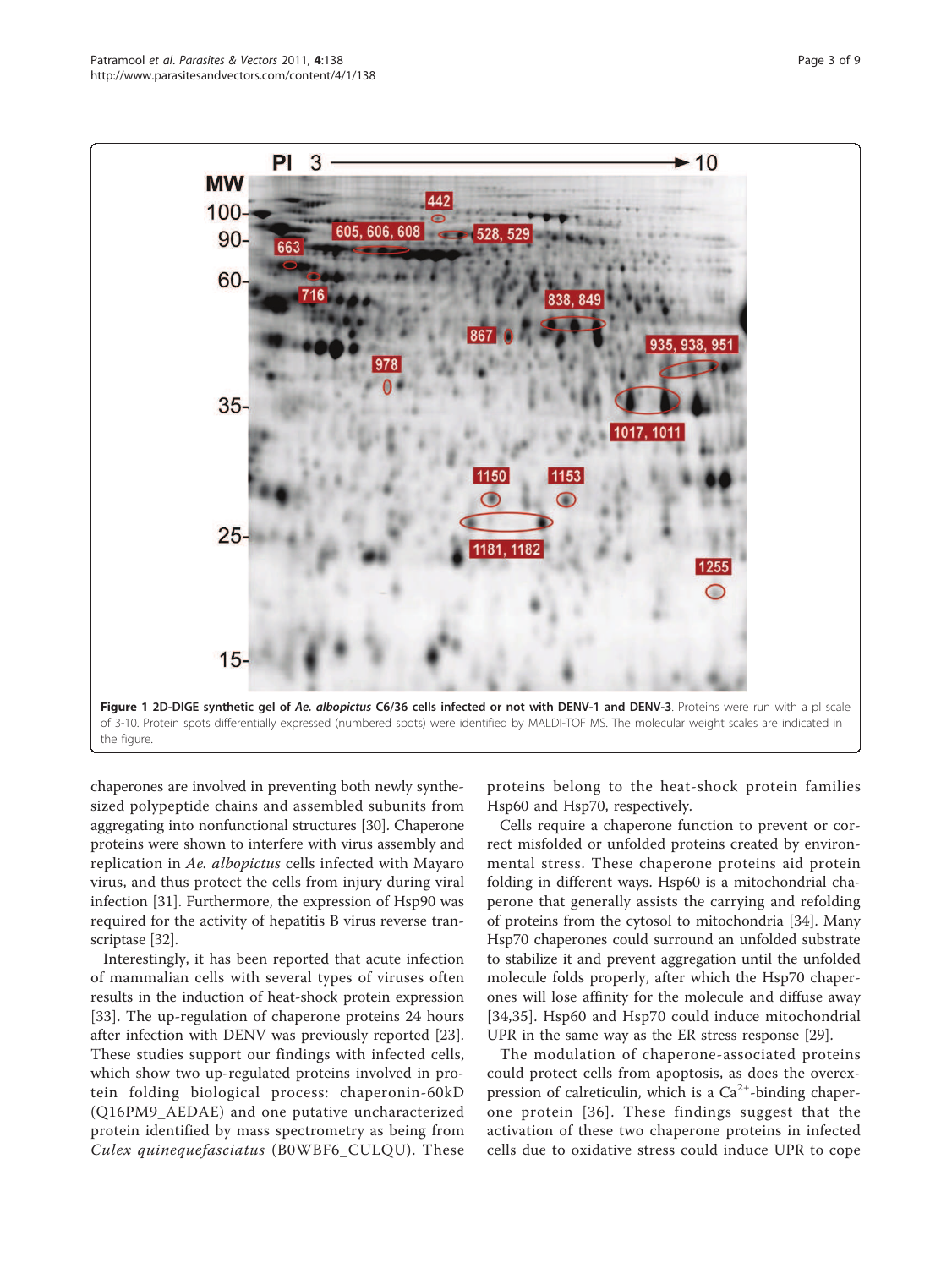| Spot N° | ANOVA (p)       | Fold | <b>Average Normalized Volumes</b> |                   |                      | <b>Functional annotation</b>                    |
|---------|-----------------|------|-----------------------------------|-------------------|----------------------|-------------------------------------------------|
|         |                 |      | DENV <sub>1</sub>                 | DENV <sub>3</sub> | <b>CONTROL C6-36</b> |                                                 |
|         |                 |      | Group I: DV1>DV3>C                |                   |                      |                                                 |
| 978     | 8.98E-13        | 2.6  | 1.594                             | 1.53              | 0.605                | Putative uncharacterized protein                |
| 663     | 2.88E-09        | 2.6  | 1.604                             | 1.183             | 0.613                | Ouinone oxidoreductase                          |
|         |                 |      | Group II: DV3>DV1>C               |                   |                      |                                                 |
| 838     | 9.00E-11        | 4.3  | 1.114                             | 1.79              | 0.421                | Enolase                                         |
| 849     | $5.34^{E} - 13$ | 3.3  | 1.395                             | 1.947             | 0.584                | Enolase                                         |
| 606     | 3.16E-07        | 3.2  | 1.111                             | 1.323             | 0.417                | Putative uncharacterized protein                |
| 1153    | 6.09E-10        | 2.9  | 1.235                             | 1.584             | 0.549                | Phosphoglycerate mutase                         |
| 608     | 3.21E-07        | 2.8  | 1.305                             | 1.429             | 0.507                | Putative uncharacterized protein                |
| 1181    | 1.50E-10        | 2.7  | 1.18                              | 1.559             | 0.57                 | Triosephosphate isomerase                       |
| 935     | 5.15E-10        | 2.7  | 1.251                             | 1.569             | 0.579                | Fructose-bisphosphate aldolase                  |
| 1150    | 5.47E-11        | 2.5  | 1.237                             | 1.551             | 0.608                | Phosphoglycerate mutase                         |
| 605     | 2.57E-06        | 2.3  | 0.898                             | 1.094             | 0.483                | Putative uncharacterized protein                |
| 716     | 3.46E-05        | 2.3  | 0.962                             | 1.148             | 0.489                | Chaperonin-60kD                                 |
| 1182    | 1.52E-13        | 2.2  | 1.32                              | 1.541             | 0.703                | Triosephosphate isomerase                       |
| 938     | 1.39E-11        | 2.2  | 1.214                             | 1.477             | 0.684                | Fructose-bisphosphate aldolase                  |
| 951     | 3.83E-11        | 2.2  | 1.113                             | 1.454             | 0.67                 | Fructose-bisphosphate aldolase                  |
| 1017    | 3.84E-10        | 2.1  | 1.002                             | 1.367             | 0.653                | Glyceraldehyde-3-phosphate dehydrogenase        |
| 1011    | 4.09E-08        | 2.1  | 0.951                             | 1.313             | 0.612                | Glyceraldehyde-3-phosphate dehydrogenase        |
|         |                 |      | Group III: C>DV1 and DV3          |                   |                      |                                                 |
| 1255    | 1.65E-12        | 2.0  | 0.814                             | 0.758             | 1.509                | Calponin                                        |
| 529     | 1.51E-10        | 3.1  | 0.49                              | 0.605             | 1.511                | Procollagen-lysine,2-oxoglutarate 5-dioxygenase |
| 528     | 2.32E-13        | 2.8  | 0.476                             | 0.618             | 1.326                | Procollagen-lysine,2-oxoglutarate 5-dioxygenase |
| 867     | 2.69E-10        | 2.0  | 0.672                             | 0.74              | 1.328                | Ethanolamine-phosphate cytidylyltransferase     |
| 442     | 9.77E-08        | 2.0  | 0.763                             | 0.834             | 1.500                | Aconitase                                       |

<span id="page-4-0"></span>

|  |  |  |  |  | Table 1 Differential protein expression between an uninfected and DENV-infected C6/36 Ae.albopictus cell line |  |  |  |  |  |  |
|--|--|--|--|--|---------------------------------------------------------------------------------------------------------------|--|--|--|--|--|--|
|--|--|--|--|--|---------------------------------------------------------------------------------------------------------------|--|--|--|--|--|--|

with ER or mitochondrial stress [[23](#page-9-0),[29](#page-9-0)]. In turn, the increase of chaperone proteins may also be due to the subversion of the cell by the virus in order to complete viral replication. Indeed, it has been demonstrated that flavivirus infection activates the key transcription factor of the UPR and take advantage of this cellular response to alleviate virus-induced cytotoxicity [\[37](#page-9-0)].

Chen et al. [[23\]](#page-9-0) further demonstrated that mosquito cells use antioxidant mechanisms to survive DENV infection. The changes in mitochondrial membrane potential and the generation of superoxide confirm that DENV induces oxidative stress in C6/36 cells [\[23](#page-9-0)]. This supports our results showing the overexpression in infected cells of quinone oxidoreductase, which is increasingly recognized as the major contributor to reactive oxygen species formation [\[38](#page-9-0)]. NADH quinone oxidoreductase catalyses NADH to NAD<sup>+</sup>, reduces ubiquinone, and transports protons across the inner mitochondrial membrane. This enzyme complex also reduces  $\mathrm{O}_2$  to superoxide, which causes cellular oxidative stress [[38](#page-9-0)]. This means that mosquito cells use the

oxido-reduction mechanism to protect themselves against DENV viral infection.

Another interesting result of our study is that five enzymes involved in the glycolysis pathway were up-regulated. Increased glucose uptake and glycolytic enzyme activity due to viral infection have been found in other studies [[39,40](#page-9-0)]. The induction of glycolytic proteins involved in energy production is also found in CHIKV and DENV-2 infections [[9\]](#page-8-0). Ritter et al. [[18](#page-9-0)] suggested that the increased activity of glycolysis was due to the breakdown of the mitochondrial membrane, which decreased ATP concentration. As a result, the glycolysis pathway was activated to compensate for the lack of energy [\[18](#page-9-0)]. Recent studies have demonstrated more multifaceted functions of glycolytic enzymes such as GAPD and enolase. Both of these acquired non-glycolytic functions in transcriptional regulation. Moreover, GAPD might play a role as regulator or indicator of apoptosis [\[41](#page-9-0)]. Glycolysis is also reported to be the main source of energy production in *Trypanosoma*; this finding could represent a new drug target against parasites [\[42,43](#page-9-0)]. In addition, it has been reported that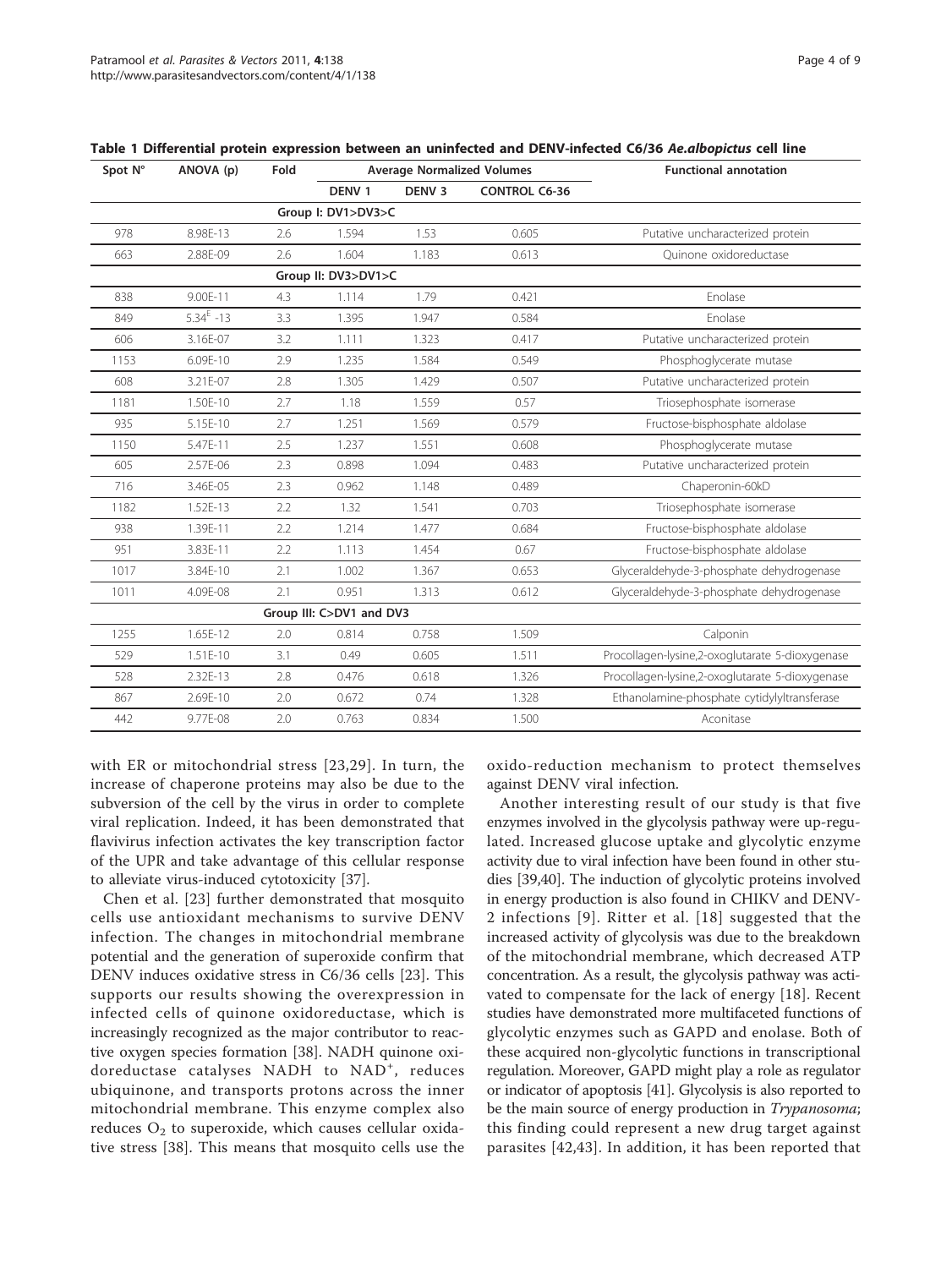<span id="page-5-0"></span>

|                                                 | Table 2 Protein identification by MALDI-TOF MS |                                                 |                                       |                                                               |                                                                                                   |                                                                             |                                                                                                                                                                              |                        |     |                        |                   |
|-------------------------------------------------|------------------------------------------------|-------------------------------------------------|---------------------------------------|---------------------------------------------------------------|---------------------------------------------------------------------------------------------------|-----------------------------------------------------------------------------|------------------------------------------------------------------------------------------------------------------------------------------------------------------------------|------------------------|-----|------------------------|-------------------|
| $N^{\circ}$<br>spot<br><b>DIGE</b>              | <b>Entree</b><br><b>Swissprot TrEMBL</b>       | Identification                                  | <b>Biological</b><br>process          | Cellular<br>component                                         | <b>Molecular function</b>                                                                         | Sequence<br>similarities                                                    | Pathway                                                                                                                                                                      | Molecular<br>mass (Da) | p   | <b>MASCOT</b><br>score | Cover<br>sequence |
|                                                 |                                                |                                                 |                                       |                                                               | Protein up-regulated in infected cells                                                            |                                                                             |                                                                                                                                                                              |                        |     |                        |                   |
| 978*                                            | Q17AU4_AEDAE                                   | Putative<br>uncharacterized<br>protein          |                                       |                                                               |                                                                                                   |                                                                             |                                                                                                                                                                              | 42429                  | 6.5 | 82                     | 25                |
| 663*                                            | Q16S95_AEDAE                                   | Quinone<br>oxidoreductase                       | Oxidation<br>reduction                |                                                               | Oxidoreductase activity, zinc<br>ion binding                                                      |                                                                             |                                                                                                                                                                              | 50810                  | 5.6 | 121                    | 31                |
| 838°,<br>849°                                   | Q17KK5_AEDAE                                   | Enolase                                         | Glycolysis                            | Cell surface,<br>phosphopyru-<br>vate<br>hydratase<br>complex | Magnesium ion binding,<br>phosphopyruvate hydratase<br>activity                                   | Belongs to the<br>enolase family.                                           | Carbohydrate<br>degradation, glycolysis,<br>pyruvate from D-<br>glyceraldehyde 3-<br>phosphate: step 4/5                                                                     | 46877                  | 6.3 | 202                    | 53                |
| $605^\circ$<br>$606^\circ$<br>$608^\circ$       | BOWBF6 CULQU                                   | Putative<br>uncharacterized<br>protein          | Protein<br>folding                    |                                                               | Chaperone, ATP binding,<br>unfolded protein binding                                               | Belongs to the<br>heat shock<br>protein 70<br>family                        |                                                                                                                                                                              | 72845                  | 5.9 | 188                    | 32                |
| $1150^{\circ}$ ,<br>$1153^\circ$                | Q177P3_AEDAE                                   | Phosphoglycerate<br>mutase                      | Glycolysis                            |                                                               | 2,3-bisphosphoglycerate-<br>dependent phosphoglycerate<br>mutase activity                         |                                                                             |                                                                                                                                                                              | 28582                  | 6.6 | 131                    | 41                |
| $1181^{\circ}$ ,<br>1182°                       | Q17HW3_AEDAE                                   | Triosephosphate<br>isomerase                    | Glycolysis                            |                                                               | Isomerase, triose-phosphate<br>isomerase activity                                                 | Belongs to the<br>triosephosphate<br>isomerase family                       | Carbohydrate<br>biosynthesis,<br>gluconeogenesis,<br>carbohydrate<br>degradation, glycolysis,<br>D-glyceraldehyde 3-<br>phosphate from<br>glycerone phosphate:<br>step $1/1$ | 26705                  | 6   | 161                    | 44                |
| $935^\circ$ ,<br>$938^{\circ}$ ,<br>$951^\circ$ | Q178U8_AEDAE                                   | Fructose-<br>bisphosphate<br>aldolase           | Glycolysis                            |                                                               | Fructose-bisphosphate aldolase<br>activity                                                        | Belongs to the<br>class I fructose-<br>bisphosphate<br>aldolase family.     | Carbohydrate<br>degradation, glycolysis,<br>D-glyceraldehyde 3-<br>phosphate and<br>glycerone phosphate<br>from D-glucose: step 4/<br>$\overline{4}$                         | 39551                  | 8   | 172                    | 50                |
| $716^\circ$                                     | Q16PM9_AEDAE                                   | Chaperonin-60kD                                 | Protein<br>refolding                  | Cytoplasm                                                     | ATP binding, unfolded protein<br>binding, chaperone                                               | Belongs to the<br>chaperonin<br>(Hsp60) family                              |                                                                                                                                                                              | 61155                  | 5.5 | 75                     | 20                |
| $1011^{\circ}$ ,<br>$1017^{\circ}$              | BOWEB5_CULQU                                   | Glyceraldehyde-3-<br>phosphate<br>dehydrogenase | Glycolysis,<br>oxidation<br>reduction | Cytoplasm                                                     | NAD or NADH binding,<br>glyceraldehyde-3-phosphate<br>dehydrogenase<br>(phosphorylating) activity | Belongs to the<br>glyceraldehyde-<br>3-phosphate<br>dehydrogenase<br>family | Carbohydrate<br>degradation, glycolysis,<br>pyruvate from D-<br>glyceraldehyde 3-<br>phosphate: step 1/5                                                                     | 35693                  | 8.5 | 114                    | 40                |

Patramool

et al.

Parasites & Vectors

http://www.parasitesandvectors.com/content/4/1/138

2011, 4:138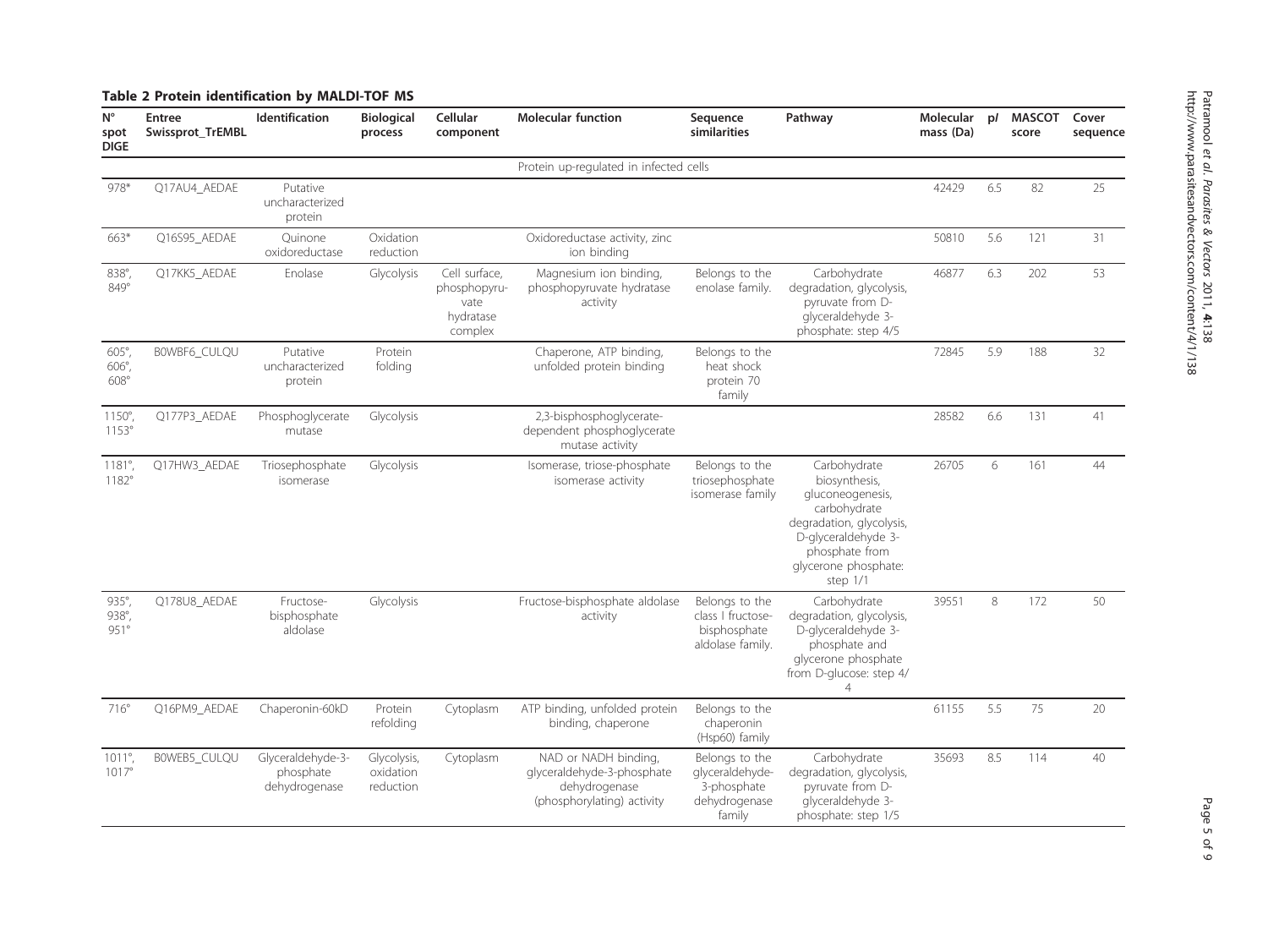### Table 2 Protein identification by MALDI-TOF MS (Continued)

|                                          |              |                                                              |                         | Protein up-regulated in non-infected cells                                                                                                                                                                                                                                                              |       |     |     |    |
|------------------------------------------|--------------|--------------------------------------------------------------|-------------------------|---------------------------------------------------------------------------------------------------------------------------------------------------------------------------------------------------------------------------------------------------------------------------------------------------------|-------|-----|-----|----|
| $1255$ <sup>#</sup>                      | Q1HR19 AEDAE | Calponin                                                     |                         |                                                                                                                                                                                                                                                                                                         | 20936 | 8.3 | 183 | 73 |
| $528$ <sup>#</sup><br>$529$ <sup>#</sup> | QOIER9 AEDAE | Procollagen-<br>lysine, 2-<br>oxoglutarate 5-<br>dioxygenase | Oxidation<br>reduction  | L-ascorbic acid binding, iron<br>ion binding, oxidoreductase<br>activity acting on paired<br>donors with incorporation or<br>reduction of molecular oxygen,<br>oxidoreductase activity acting<br>on single donors with<br>incorporation of molecular<br>oxygen, incorporation of two<br>atoms of oxygen | 82324 | 5.7 | 202 | 25 |
| $867$ <sup>#</sup>                       | Q179F9 AEDAE | Ethanolamine-<br>phosphate<br>cytidylyltransferase           | Biosynthetic<br>process | Nucleotidyltransferase activity                                                                                                                                                                                                                                                                         | 42278 | 6.1 | 102 | 23 |
| $442$ <sup>#</sup>                       | Q16ZG5 AEDAE | Aconitase                                                    | Metabolic<br>process    | 4 iron, 4 sulfur cluster binding                                                                                                                                                                                                                                                                        | 99252 | 5.8 | 165 | 23 |

Symbol : \* represents proteins that are up-regulated in cells infected by DENV-1, ° represents proteins that are up-regulated in cells infected by DENV-3 and # represents proteins that are up-regulated in mockinfected cells.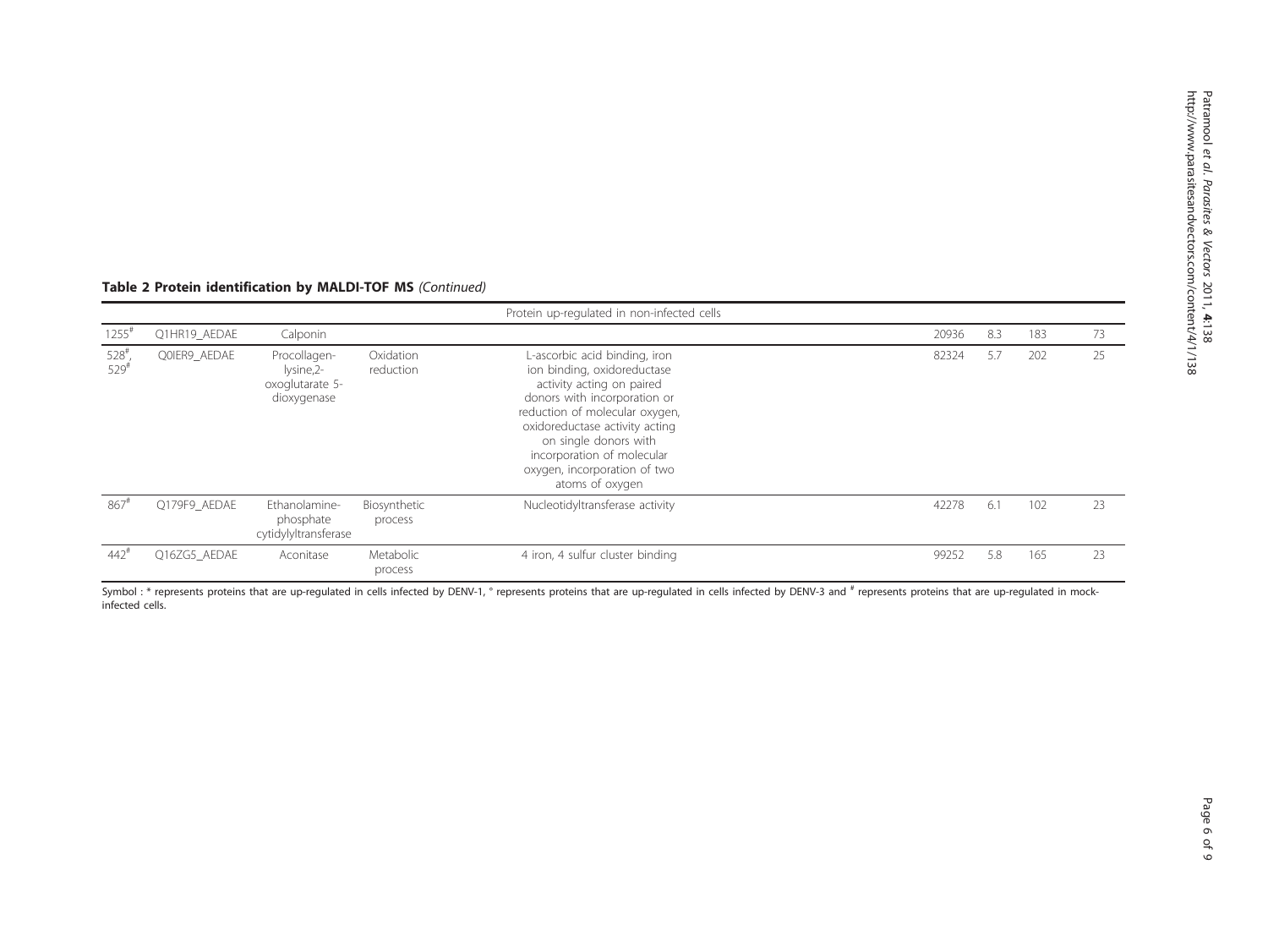GAPDH binds to the minus-strand RNAs of Japanese encephalitis virus and the subcellular localization of GAPDH changed upon JEV infection, suggesting that GAPDH may play a role during the virus life cycle [[44](#page-9-0)]. These evidences suggest that blocking the glycolysis pathway could constitute a new tool in the fight against mosquito-borne diseases via their vector control. The increase in glycolytic enzymes could also be a result of the arrest at the G1 cell cycle due to UPR.

#### Conclusions

The modulation of protein expression found in our study might be the strategy of the virus to overcome host pathways to facilitate survival at the expense of the host. Further studies are needed to understand the mechanism by which these proteins are induced during viral infection. Virus could stimulate the transcription and translation of some host products for their survival, but the mechanism is still unknown. The modulation of protein expression could also be the mosquito's response to the viral infection. It would be interesting in a further study, to determine whether a similar response occurs in cells infected with another virus or if the observed modulation of protein expression is specifically induce in response to DENV infection. Mosquitoes generate oxido-reduction stress to cope with the virus and stimulate the glycolysis pathway to prevent cellular damage. Thus, it might be beneficial to understand the proteome of infected cells to develop an anti-pathogen approach. However, these proteomics studies need to be complemented by studies using RNAi gene silencing to allow the characterization of modulated genes in vivo in mosquito tissues. Improvements in our knowledge on mosquito cell systems will be important to decipher the infection process of dengue virus in human.

#### Methods

#### Cell culture and virus infection

Ae. Albopictus C6/36 cells were grown in minimal essential medium supplemented with 10% fetal calf serum, 1% L-glutamine, 1% sodium bicarbonate, 1% nonessential amino acids, 50 U/mL of penicillin, and 50 μg/mL of streptomycin at 28°C [[45\]](#page-9-0). Cells were infected with two serotypes of Dengue virus, DENV-1 (Hawaii strain) and DENV-3 (H87 strain), at an multiplicity of infection of 0.01 then incubated at 28°C for 48 hours [[17](#page-9-0)]. Mockinfected cells were used as the normal physiological control and represent cells incubated with supernatant of uninfected C6/36. The experiment was done in quadruplicate. The DENV-1 and DENV-3 virus stocks were propagated in C6/36 Ae. albopictus cells.

#### Protein sample preparation

Infected or mock-infected cells were washed with PBS and then lysed by solubilizing buffer (7 M urea, 2 M

thiourea, 4% CHAPS, 0.5% Triton X-100, and 40 mM Tris-HCl). After a centrifugation at  $16000 \times g$  for  $45$ min, the supernatants were collected and protein concentrations were measured using a 2-D Quant kit (GE Healthcare).

#### 2D-DIGE, image scanning, and statistical analysis

For analytical 2D-DIGE, DENV-1 and DENV-3 infected and non-infected protein samples were compared using the CyDye DIGE Fluors for Ettan DIGE (Cy2, Cy3, and Cy5). Proteins were labelled according to the Ettan DIGE minimal labelling protocol (Ettan DIGE User Manual, GE Healthcare). For each sample (DENV-1, DENV-3 or mock-infected protein samples), 50 μg of protein was labeled with 400 pmol of either Cy3 or Cy5. The internal standard was a pool of equal amounts (25 μg) from all samples which was labeled with Cy2. These labeled samples were then combined and loaded on gels. Every gels contained 50 μg of sample labeled with Cy3, 50 μg of sample labeled with Cy5 and 50 μg of internal standard labeled with Cy2. The sample volume was made up to 450 μL by adding rehydration buffer (7 M urea, 2 M thiourea, 4% CHAPS, 0.5% Triton X-100, 40 mM Tris-HCl, 1% IPG buffer, and 1.2% DeStreak) prior to separation by isoelectric focusing (IEF). IEF was performed with 24 cm Immobiline DryStrip, pH 3-10 NL. The run conditions were as follows: rehydration for 14 h at 20°C, current of 50 μA per strip, 60 V (step) for 3 h, 1000 V (gradient) for 4 h, 8000 V (gradient) for 4 h, and 8000 V (step) until reaching a total of 64 000 Vh. 2-DE was performed on 12% SDS-PAGE gel at 15 mA/gel for 6 h and then at 30 mA/gel until the bromophenol blue front reached the end of the gel. Gels were scanned using a Typhoon 9400 imager (Amersham Biosciences). All gel images were acquired at 100 μm pixel resolution under nonsaturating conditions. 2D-DIGE images were analyzed using Progenesis SameSpots 3.1 software. Statistical analysis and protein quantification were carried out using this software with ANOVA which took into account the mean difference and the variance among 3 groups: DENV-1, DENV-3 and mock-infected groups. The fold change with a cut-off of 2.0-fold up- or down-regulated was used (calculated between the lowest mean normalised volume and the highest mean normalised volume of each spot). The statistical power of this study was greater than 0.8. Protein spots with a significant altered expression (p < 0.001) were trypsin digested and identified with mass spectrometry.

#### Protein identification by MALDI-TOF MS

For 2D-DIGE, gels were run with 150 μg of a mix of protein from the different samples (50 μg of each sample labeled with Cy3, Cy5 and Cy2) and these gels were afterwards stained with CBB. Spots of interest were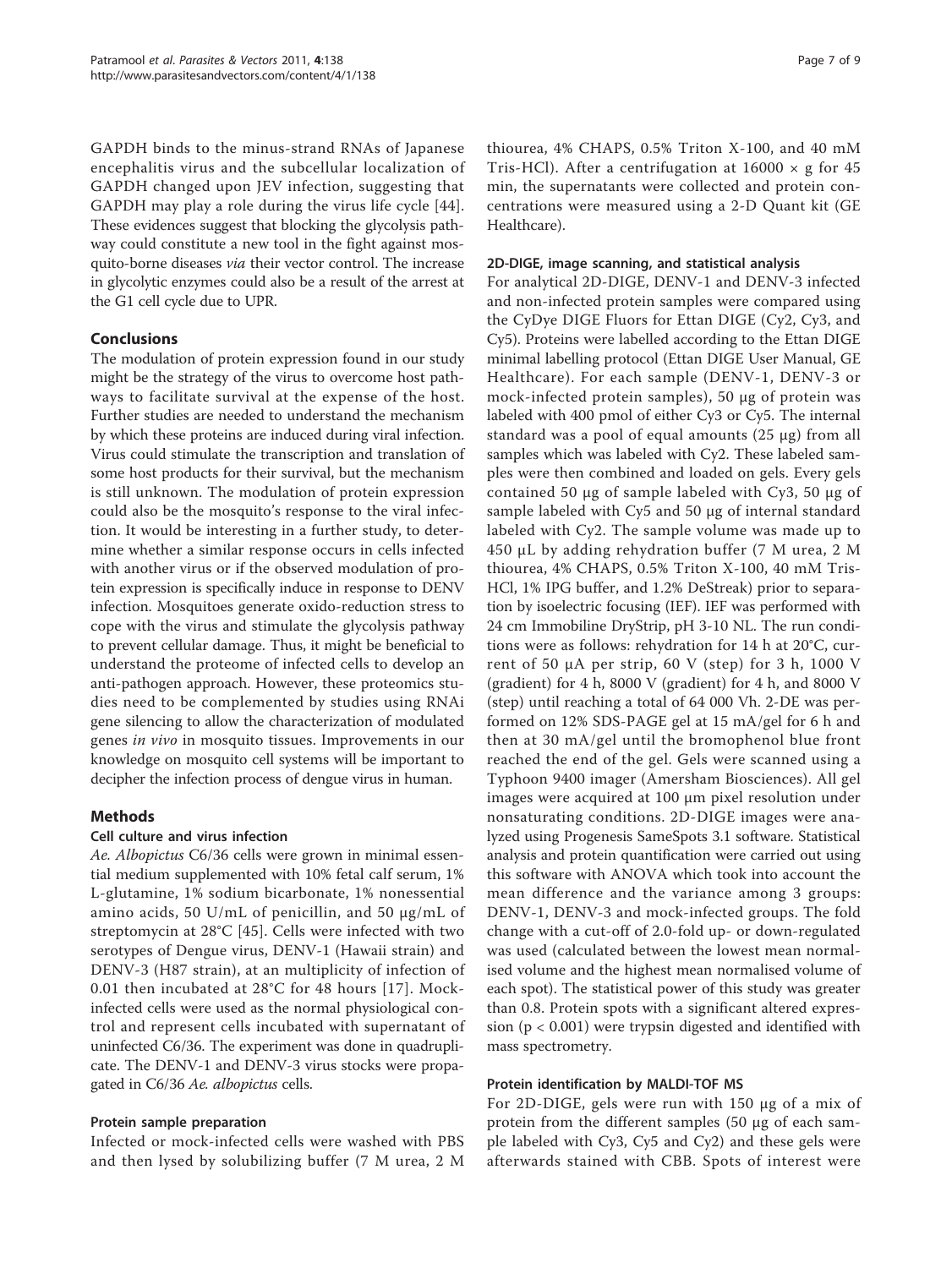<span id="page-8-0"></span>localized on the gels by comparing the CBB-stained spot pattern with the 2D-DIGE protein pattern. To ensure consistency, gels were analysed using Progenesis Same-Spots 3.1 software and differential spots were identified. Gel image containing differential spots and picking gels were compared physically side-by-side and the candidate spots were excised manually in a laminar flow hood. Enzymatic in-gel digestion through peptide spotting and protein identification was performed as previously described [[46,47\]](#page-9-0). Briefly, protein spots were digested using 150 ng of trypsin, peptide extraction was performed using five sonication cycles of 2 min each, and peptides were concentrated 1 h at 50°C; 0.5 μL of sample peptide and 0.5 μL of CHCA were deposited on a 384-well MALDI anchorship target using the dry-droplet procedure. Peptide samples were then desalted on the target using a 10 mM phosphate buffer. Analyses were performed using an UltraFlex I MALDI TOF-TOF mass spectrometer (Bruker Daltonics, Bremen, Germany) in the reflectron mode with a 26 kV accelerating voltage and a 50 ns delayed extraction. Mass spectra were acquired manually or in the automatic mode using the AutoXecute module of Flexcontrol (Bruker Daltonics) (laser power ranged from 30 to 50%, 600 shots). Spectra were analyzed using FlexAnalysis software (Bruker Daltonics) and calibrated internally with the autoproteolysis peptides of trypsin (m/z 842.51, 1045.56, 2211.10). Peptides were selected in the mass range of 900-3000 Da. Peptide Mass Fingerprint identification of proteins was performed by searching against the Insecta entries of either the Swiss-Prot or TrEMBL databases <http://www.expasy.ch> and by using the MASCOT v 2.2 algorithm [\(http://www.matrixscience.com\)](http://www.matrixscience.com) with trypsin enzyme specificity and one trypsin missed cleavage allowed [\[48](#page-9-0)]. Carbamidomethyl was set as fixed cystein modification and oxidation was set as variable methionine modification for searches. A mass tolerance of 50 ppm was allowed for identification. Matching peptides with one missed cleavage were considered as pertinent when there were two consecutive basic residues or when arginine and lysine residues were in an acidic context. MASCOT scores higher than 65 were considered as significant ( $p < 0.05$ ) for Swiss-Prot and TrEMBL database interrogations.

#### List of abbreviations used

Dengue Virus: DENV; Aedes: Ae; Japanese encephalitis virus: JEV; DHF: Dengue Hemorrhagic Fever; GAPDH: glyceraldehyde-3-phosphate dehydrogenase; UPR: Unfolded protein response; PLOD: Procollagen-lysine 2 oxyglutarate 5-dioxygenase; HSP: Heat shock protein; MALDI-TOF MS: Matrix assisted laser desorption ionisation time-of-flight mass spectrometry.

#### Acknowledgements and Funding

We are grateful to David Biron for insightful discussions. This work was supported by grants from Agence Nationale de Recherche (ANR BLANC) and CNRS Interdisciplinaire MIE, France and the Trop.Med Grants, Faculty of Tropical Medicine, Bangkok, Thailand.

#### Author details

<sup>1</sup> Laboratoire Maladies Infectieuses et Vecteurs: Ecologie, Génétique, Evolution, Contrôle., UMR 5290 CNRS/IRD/UM1, Montpellier, France. <sup>2</sup>Department of Tropical Hygiene, Faculty of Tropical Medicine, Mahidol University, Bangkok, Thailand. <sup>3</sup>Plate-forme de Protéomique Fonctionnelle, IFR3, CNRS-UMR 5203, INSERM-U661, UMI-II, 34094 Montpellier France. <sup>4</sup>Unité de Génétique Moléculaire des Bunyavirus, Institut Pasteur, Paris, France.

#### Authors' contributions

Conceived and designed the experiments: SP, DM. Performed the experiments: SP, PS, MS. Analyzed the data: SP, PS, DM. Wrote the paper: SP, DM. Corrected the manuscript: VC, FT. All authors read approved the final version of the MS

#### Competing interests

The authors declare that they have no competing interests.

Received: 14 May 2011 Accepted: 18 July 2011 Published: 18 July 2011

#### References

- 1. Lambrechts L, Scott TW, Gubler DJ: [Consequences of the expanding](http://www.ncbi.nlm.nih.gov/pubmed/20520794?dopt=Abstract) global distribution of Aedes albopictus [for dengue virus transmission.](http://www.ncbi.nlm.nih.gov/pubmed/20520794?dopt=Abstract) PLoS Negl Trop Dis 2010, 4(5):e646..
- 2. La Ruche G, Souares Y, Armengaud A, Peloux-Petiot F, Delaunay P, Despres P, Lenglet A, Jourdain F, Leparc-Goffart I, Charlet F, Ollier L, Mantey K, Mollet T, Fournier JP, Torrents R, Leitmeyer K, Hilairet P, Zeller H, Van Bortel W, Dejour-Salamanca D, Grandadam M, Gastellu-Etchegorry M: [First two autochthonous dengue virus infections in metropolitan France.](http://www.ncbi.nlm.nih.gov/pubmed/20929659?dopt=Abstract) Euro Surveill 2010, 15:19676.
- 3. Weaver SC, Reisen WK: [Present and future arboviral threats.](http://www.ncbi.nlm.nih.gov/pubmed/19857523?dopt=Abstract) Antiviral Res 2010, 85:328-345.
- Paupy C, Delatte H, Bagny L, Corbel V, Fontenille D: [Aedes albopictus](http://www.ncbi.nlm.nih.gov/pubmed/19450706?dopt=Abstract), an [arbovirus vector: from the darkness to the light.](http://www.ncbi.nlm.nih.gov/pubmed/19450706?dopt=Abstract) Microbes Infect 2009, 11:1177-1185.
- 5. World Health Organization (WHO): Impact of dengue. Geneva: WHO; [[http://www.who.int/csr/disease/dengue/impact/en/index.html\]](http://www.who.int/csr/disease/dengue/impact/en/index.html), (Accessed 27 Sep 2010).
- 6. Franco L, Di Caro A, Carletti F, Vapalahti O, Renaudat C, Zeller H, Tenorio A: [Recent expansion of dengue virus serotype 3 in West Africa.](http://www.ncbi.nlm.nih.gov/pubmed/20184854?dopt=Abstract) Euro Surveill 2010, 15:19490.
- 7. Ross TM: [Dengue virus.](http://www.ncbi.nlm.nih.gov/pubmed/20513545?dopt=Abstract) Clin Lab Med 2010, 30:149-160.
- Vazquez-Prokopec GM, Kitron U, Montgomery B, Horne P, Ritchie SA: [Quantifying the spatial dimension of dengue virus epidemic spread](http://www.ncbi.nlm.nih.gov/pubmed/21200419?dopt=Abstract) [within a tropical urban environment.](http://www.ncbi.nlm.nih.gov/pubmed/21200419?dopt=Abstract) PLoS Negl Trop Dis 2010, 4(12): e920.
- 9. Tchankouo-Nguetcheu S, Khun H, Pincet L, Roux P, Bahut M, Huerre M, Guette C, Choumet V: [Differential protein modulation in midguts of](http://www.ncbi.nlm.nih.gov/pubmed/20957153?dopt=Abstract) Aedes aegypti [infected with chikungunya and dengue 2 viruses.](http://www.ncbi.nlm.nih.gov/pubmed/20957153?dopt=Abstract) PLoS One 2010, 5:e13149.
- 10. Gautret P, Botelho-Nevers E, Charrel RN, Parola P: Denque virus infections [in travellers returning from Benin to France, July-August 2010.](http://www.ncbi.nlm.nih.gov/pubmed/20843471?dopt=Abstract) Euro Surveill 2010, 15:19657.
- 11. Vaughn DW: [Invited commentary: Dengue lessons from Cuba.](http://www.ncbi.nlm.nih.gov/pubmed/11085390?dopt=Abstract) Am J Epidemiol 2000, 152:800-803.
- 12. Vaughn DW, Green S, Kalayanarooj S, Innis BL, Nimmannitya S, Suntayakorn S, Endy TP, Raengsakulrach B, Rothman AL, Ennis FA, Nisalak A: [Dengue viremia titer, antibody response pattern, and virus serotype](http://www.ncbi.nlm.nih.gov/pubmed/10608744?dopt=Abstract) [correlate with disease severity.](http://www.ncbi.nlm.nih.gov/pubmed/10608744?dopt=Abstract) J Infect Dis 2000, 181:2-9.
- 13. Fried JR, Gibbons RV, Kalayanarooj S, Thomas SJ, Srikiatkhachorn A, Yoon IK, Jarman RG, Green S, Rothman AL, Cummings DA: [Serotype-Specific](http://www.ncbi.nlm.nih.gov/pubmed/20209155?dopt=Abstract) [Differences in the Risk of Dengue Hemorrhagic Fever: An Analysis of](http://www.ncbi.nlm.nih.gov/pubmed/20209155?dopt=Abstract) [Data Collected in Bangkok, Thailand from 1994 to 2006.](http://www.ncbi.nlm.nih.gov/pubmed/20209155?dopt=Abstract) PLoS Negl Trop Dis 2010, 4(3):e617.
- 14. Murphy BR, Whitehead SS: [Immune response to dengue virus and](http://www.ncbi.nlm.nih.gov/pubmed/21219187?dopt=Abstract) [prospects for a vaccine.](http://www.ncbi.nlm.nih.gov/pubmed/21219187?dopt=Abstract) Annu Rev Immunol 2011, 29:587-619.
- 15. Nisii C, Carletti F, Castilletti C, Bordi L, Meschi S, Selleri M, Chiappini R, Travaglini D, Antonini M, Castorina S, Lauria FN, Narciso P, Gentile M, Martini L, Di Perri G, Audagnotto S, Biselli R, Lastilla M, Di Caro A,